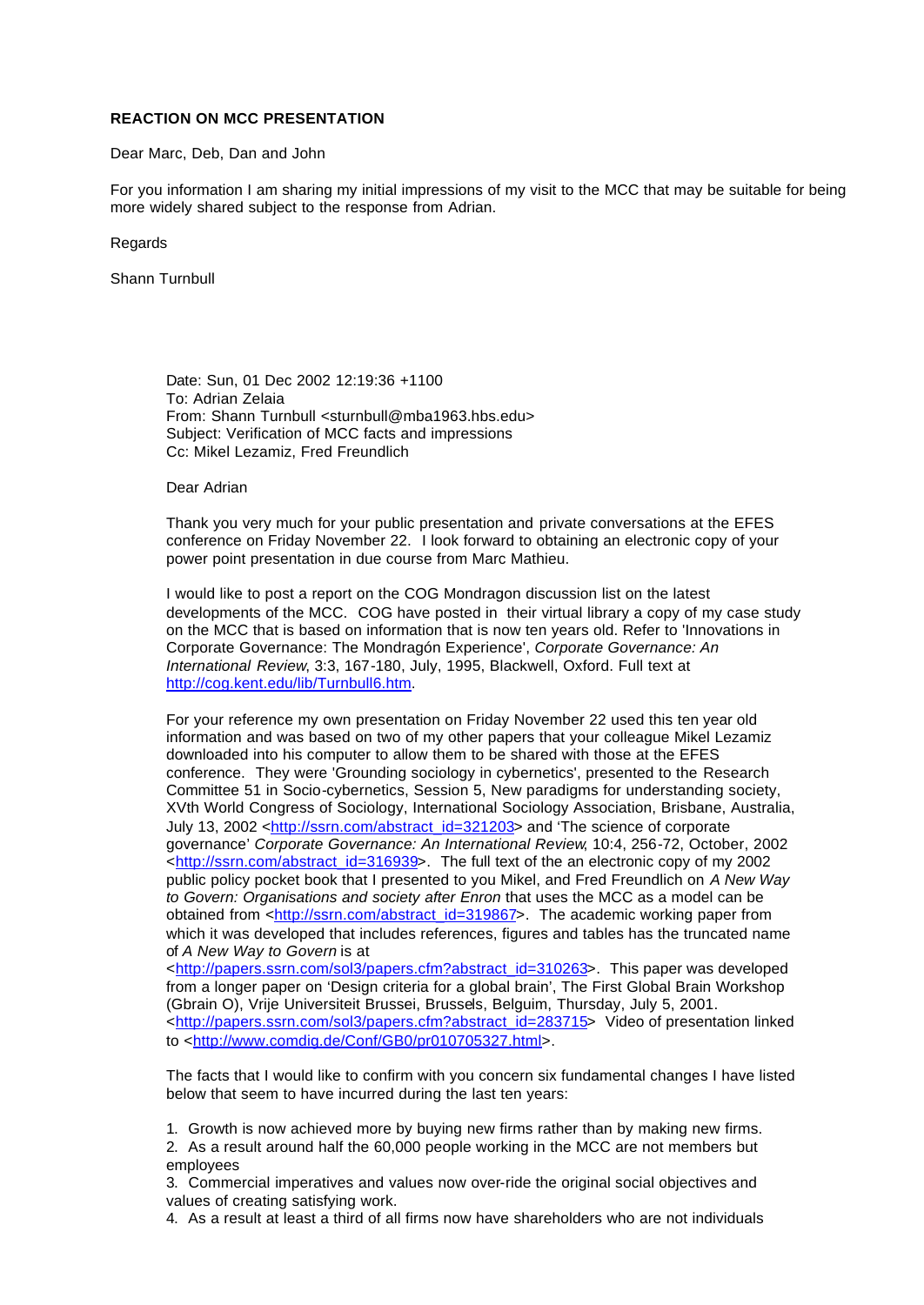5. The size of firms is no longer limited to around 500 workers

6. It is the MCC not the Cajal Laboral that establishes the contact of Association of member firms.

Please comment on my speculation that:

1. These changes seem to have facilitated the rapid growth of the MCC in recent years. 2. The commercial imperative to buy firms rather that create them according to social objectives would appear to over-ride the four values listed in the MCC 2001 Annual Report of Cooperation, Participation, Social Commitment and Innovation.

3. The original social integrity of the MCC is being diluted, debased, and degraded because the contract of Association doe not control member firms from investing in subsidiaries and associated firms.

Jose Arizmendiarrieta is famously quoted of explaining the process of inventing the Mondragon cooperative system as "Building the road as we travel". It would seem that the time has come for the MCC to "Rebuild the road that it travels" if it is not to degenerate into just another multinational enterprise with a minority of employee ownership.

I appreciate that the MCC report might not be produced for members but for commercial partners in the same manner that the film you showed us. But may I assume that the above six facts are available to all members to share my concerns?

The reason for asking this question is that these facts are not made explicit in the English version of the MCC 2001 Annual Report that you kindly presented to us. While the MCC report does not need to meet the standards of disclosure and transparency of statutory reports to shareholders of publicly traded companies I found that the MCC report compared unfavorably with them in this regard. Indeed, the English version would appear to be misleading in a couple of places.

For example, the President of the General Council reported in his opening paragraph on page 6 that "our Corporation's companies performed reasonable well, achieving a 14.7% increase in sales together with 6,800 new jobs". I suspect that many of these "new" jobs were not created as might be inferred but acquired from the inclusion of new affiliates into the group that had already created the jobs?

On page 44, firm ownership of Aro Leasing and Caja Laboral are not disclosed while firm ownership was disclosed for 51 of the other 155 bodies listed on the following pages. Might there be a report in English which lists the ownership of all bodies in the group, their equity, turnover, total assets and the number of employees in each that you might be able to share with me please? Is such information shared with members of the MCC Congress?

The MCC report makes no disclosure on remuneration and related party interests of the members of the General Council listed as they would be in a report of publicly traded company. You also mentioned that share ownership has been introduced in some affiliates rather than common ownership as was the practice in the past. There was no disclosure of this practice and I would welcome any information that might be available in this regard. Do some firms have both common ownership and share ownership and if so are details for each firm available?

My own suggestion for rebuilding the road the MCC is travelling is to amend its contract of association with member firms that I have described in my writings as the "DNA" of the cooperative system initiated by Arizmendiarrieta. The contract needs to prohibit any member firm making an investment in another firm unless it either adopts the type of constitution that is currently used in MCC common ownership firms or such other type that may be approved by the MCC.

I would like to suggest that firms that adopt a constitution to make them Ownership Transfer Corporations become an approved form provided that the transfer of all non individual ownership in the firm is made within 10 to 20 years without payment to the individual citizens in the host community that are suppliers, workers or customers or employed by suppliers and customers. In this way the MCC could provide an example to the world of how to use the forces of globalization to localize the ownership and control of commerce and enrich democracy and the quality of life. It is the basis for a proposed "Global Community